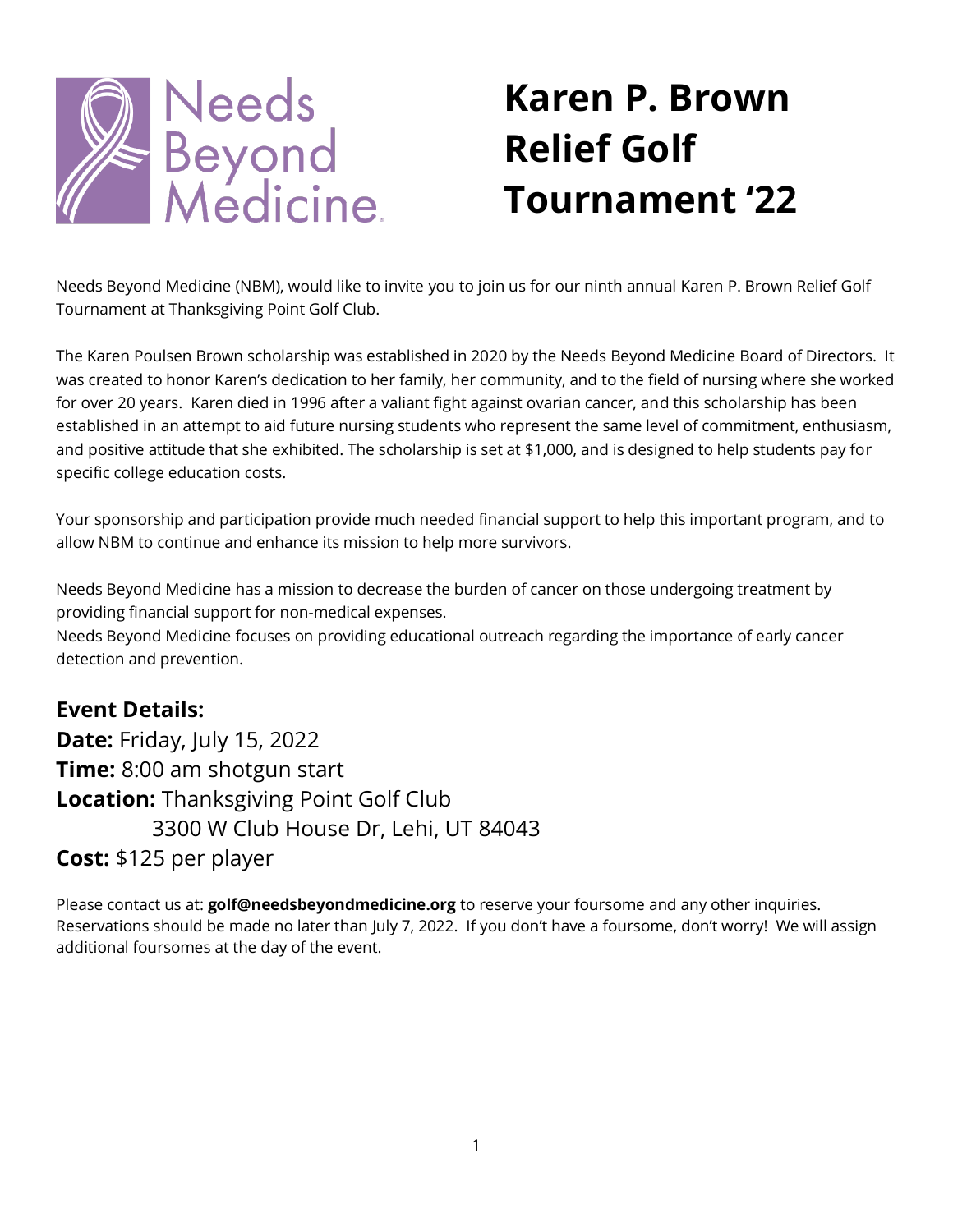### **Sponsorship Information:**

#### **(Sponsorship funds go towards event expenses, while revenue is divided into the Karen Brown Scholarship (50%) & the Relief Program (50%).**

All proceeds from this sponsorship package will benefit Needs Beyond Medicine and is 100% tax deductible. Needs Beyond Medicine is an official 501c (3) nonprofit corporation. **Federal Tax ID #: 27-0436521**

#### **Gold Sponsorship Level: \$3,000 (One Company)**

- Company Logo displayed on Golf Cart for all tournament participants
- 2 Foursomes in golf tournament
- Recognition as Gold Level Sponsor at tournament site
- Include marketing materials in all carts and provide staff or volunteer at the hole to discuss your company.

#### **Silver Sponsorship Level: \$2,000 (One Company)**

- Lunch sponsorship for tournament
- Foursome in Golf Tournament
- Recognition as Silver Sponsor at tournament site
- Include marketing materials in each cart

#### **Merchandise Sponsorship Level: \$1,500**

- Your corporate logo co-branded with Needs Beyond Medicine logo on a golf hat, towel or shirt distributed to participants, can discuss best option at time of sponsorship.

- Foursome in Golf Tournament
- Recognition as Merchandise Sponsor at tournament site

#### **Hole Sponsorship Level: \$750 (16 maximum spots)**

- Sign on a tee box at for the tournament with corporate logo/verbiage (Company can provide items)

- Foursome in Golf Tournament

#### **Silent Auction / Raffle Sponsor – IN KIND Donation**

Business cards or company signage displayed with auction item. Items should have a minimum value of \$25 and a maximum value of \$500. (Unless otherwise approved beforehand for higher value amount)

\*Note- Please email us and let us know which sponsorship you are interested in. Please include a logo and contact information.

Send to: **[golf@needsbeyondmedicine.org](mailto:golf@needsbeyondmedicine.org)** (your Company's sponsorship must be secured no later than June 25, 2021)

If you prefer paying by check please make checks payable to: **Needs Beyond Medicine**

We will accept payment the day of the event through check, cash and all major credit cards.